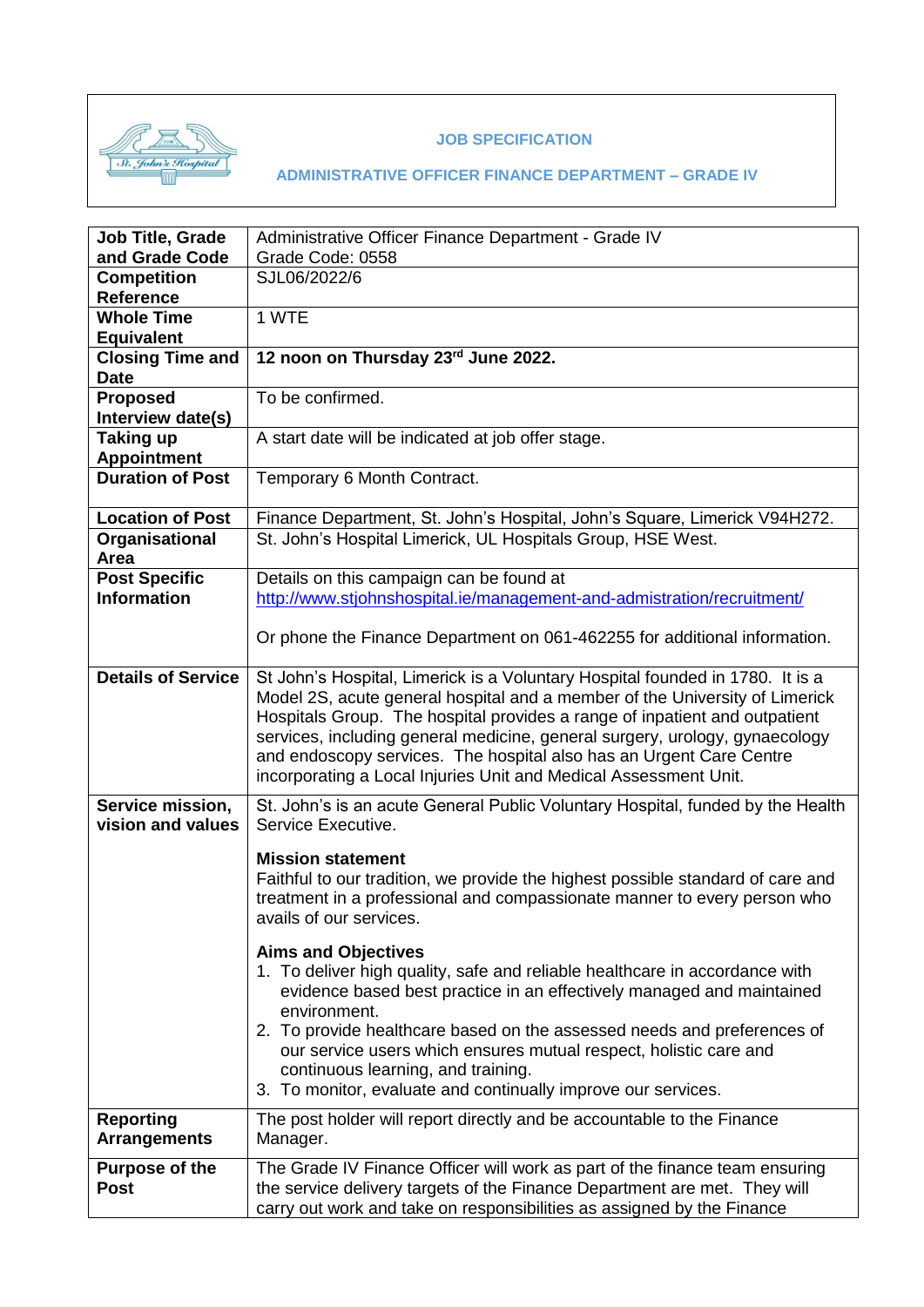|                                                                                                              | Manager and support the delivery of efficiency projects within the Finance<br>Department.                                                                                                                                                                                                                                                                                                                                                                                                                                                                                                                                                                                                                                                                                                                                                                                                                                                                                                                                                                                                                                                                                                                                                         |
|--------------------------------------------------------------------------------------------------------------|---------------------------------------------------------------------------------------------------------------------------------------------------------------------------------------------------------------------------------------------------------------------------------------------------------------------------------------------------------------------------------------------------------------------------------------------------------------------------------------------------------------------------------------------------------------------------------------------------------------------------------------------------------------------------------------------------------------------------------------------------------------------------------------------------------------------------------------------------------------------------------------------------------------------------------------------------------------------------------------------------------------------------------------------------------------------------------------------------------------------------------------------------------------------------------------------------------------------------------------------------|
| <b>Principal Duties</b><br>and<br><b>Responsibilities</b>                                                    | <b>Key Duties &amp; Responsibilities</b><br>Assist in the day to day duties within the finance team with particular focus<br>on the Accounts Payable function including office administration.<br>Manage the Accounts Payable inbox.<br>Enter invoices onto SAP Business One and ensure 3-way matching of<br>documents.<br>Processing staff expense claim forms.<br>• Deduction of Professional Services Withholding Tax and Relevant<br>Contracts Tax.<br>Reconcile supplier statements to creditor ledger and investigate<br>discrepancies.<br>Prepare suggested payments report on a regular basis.<br>Support the team with cashflow management.<br>• Collaborate with the procurement team to ensure issues regarding<br>Purchase Orders are resolved.<br>Collaborate with Service/Department Heads to ensure approvals are<br>sought in a timely manner.<br>Be a key contact for our suppliers and ensure all queries are closed out in<br>a timely manner.<br>• Undertake ad hoc projects as required.<br>Provision of data to key decision makers.<br>Providing cover during leave periods and any other appropriate duties as<br>may be determined by the Finance Manager.<br>Embrace change and adapt local work practices accordingly. |
| <b>Essential Skills</b><br>or<br><b>Competencies</b><br><b>Essential Skills</b><br>or<br><b>Competencies</b> | Skills:<br>Strong Microsoft Excel skills and proficiency using Microsoft Office.<br>$\bullet$<br>Experience in SAP Business One would be an advantage.<br>$\bullet$<br>Enthusiastic and willing to learn.<br>$\bullet$<br>Excellent attention to detail.<br>At least three years' experience in a finance setting.<br><b>Evaluating Information, Problem Solving &amp; Decision Making</b><br>The ability to appropriately analyse and interpret information, develop<br>solutions and contribute to decisions quickly and accurately as<br>appropriate.<br>Flexibility, problem solving and initiative skills.<br>Capacity to anticipate problems and to recognise when to involve other<br>parties at the appropriate time and level.<br><b>Teamwork</b><br>The ability to work both independently and as part of a team.<br>The ability to achieve results through collaborative working.<br>Enthusiasm for new work practices.<br>$\bullet$<br>The ability to interact in a professional manner with other finance staff,<br>$\bullet$<br>business budget holders and other key stakeholders.                                                                                                                                                 |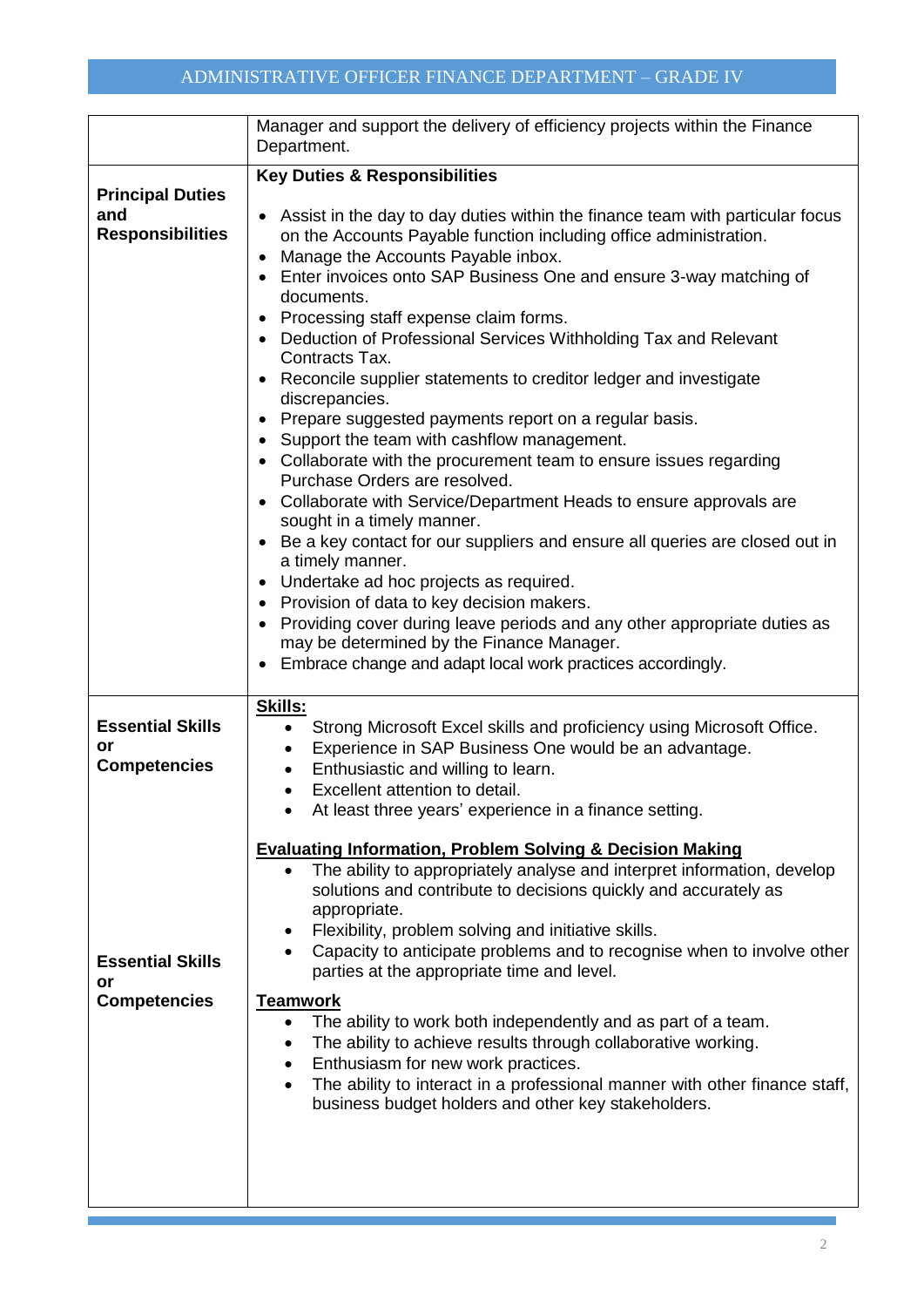|                                 | <b>Communication &amp; Interpersonal</b>                                               |
|---------------------------------|----------------------------------------------------------------------------------------|
|                                 | A track record of building and maintaining positive relationships with                 |
|                                 | key internal and external stakeholders.                                                |
|                                 | Effective communication and interpersonal skills including the ability to              |
|                                 | present information in a clear and concise manner.                                     |
|                                 | Exceptional written, oral, and presentation skills.<br>٠                               |
|                                 |                                                                                        |
| <b>Eligibility</b>              | 1. Professional Qualifications, Experience, etc                                        |
| Criteria/                       | (a) Eligible applicants will be those who on the closing date for the                  |
| <b>Qualifications</b>           | competition:                                                                           |
| and/or                          |                                                                                        |
| experience                      | (i) Have satisfactory experience as a Clerical Officer in the HSE, TUSLA,              |
|                                 | other statutory health agencies, or a body which provides services on                  |
|                                 | behalf of the HSE under Section 38 of the Health Act 2004.                             |
|                                 | Or                                                                                     |
|                                 | (ii) Have obtained a pass (Grade D) in at least five subjects from the                 |
|                                 | approved list of subjects in the Department of Education Leaving                       |
|                                 | Certificate Examination, including Mathematics and English or Irish.                   |
|                                 | Candidates should have obtained at least Grade C on higher level papers                |
|                                 | in three subjects in that examination.                                                 |
|                                 | Or                                                                                     |
|                                 | (iii) Have completed a relevant examination at a comparable standard in                |
|                                 | any equivalent examination in another jurisdiction                                     |
|                                 | Or                                                                                     |
|                                 | (iv) Hold a comparable and relevant third level qualification of at least              |
|                                 | level 6 on the National Qualifications Framework maintained by                         |
|                                 | Qualifications and Quality Ireland, (QQI).                                             |
|                                 | Note <sup>1</sup> : Candidates must achieve a pass in Ordinary or Higher level papers. |
|                                 | A pass in a foundation level paper is not acceptable. Candidates must                  |
|                                 | have achieved these grades on the Leaving Certificate Established                      |
|                                 | programme or the Leaving Certificate Vocational programme. The Leaving                 |
|                                 | Certification Applied Programme does not fulfil the eligibility criteria               |
| <b>Eligibility</b><br>Criteria/ | and                                                                                    |
| Qualifications                  |                                                                                        |
| and/or                          | (b) Candidates must possess the requisite knowledge and ability, including a           |
| experience                      | high standard of suitability, for the proper discharge of the office.                  |
|                                 | and                                                                                    |
|                                 | (c) At least three years' experience in a finance setting                              |
|                                 |                                                                                        |
|                                 |                                                                                        |
|                                 | <b>Desirable</b>                                                                       |
|                                 | A third level qualification in finance or a business-related discipline is desirable   |
|                                 |                                                                                        |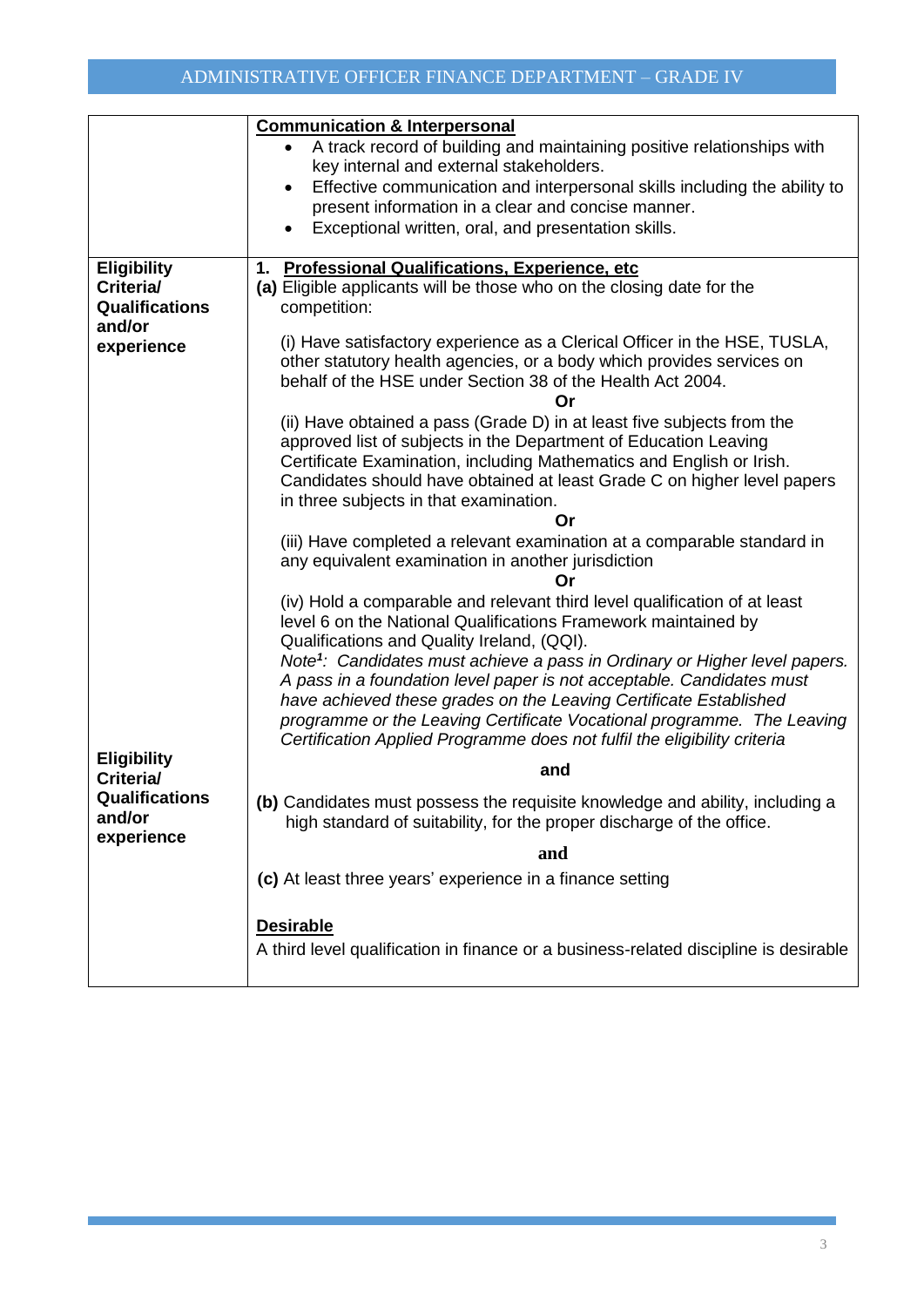|                                                                             | 2. Age<br>Age restriction shall only apply to a candidate where she/he is not<br>classified as a new entrant (within the meaning of the Public Service<br>Superannuation (Miscellaneous Provisions) Act, 2004). A candidate who<br>is not classified as a new entrant must be under 68 years of age on the<br>first day of the month in which the latest date for receiving completed<br>application forms for the office occurs.                                                         |
|-----------------------------------------------------------------------------|-------------------------------------------------------------------------------------------------------------------------------------------------------------------------------------------------------------------------------------------------------------------------------------------------------------------------------------------------------------------------------------------------------------------------------------------------------------------------------------------|
|                                                                             | 3. Health<br>Candidates for and any person holding the office must be fully competent<br>and capable of undertaking the duties attached to the office and be in a<br>state of health such as would indicate a reasonable prospect of ability to<br>render regular and efficient service.                                                                                                                                                                                                  |
|                                                                             | 4. Character<br>Candidates for and any person holding the office must be of good<br>character.                                                                                                                                                                                                                                                                                                                                                                                            |
|                                                                             | <b>Garda Vetting</b><br>In accordance with Hospital policy Garda Vetting will form part of the<br>selection process. Specific instruction on this process will be given at the<br>appropriate time. Applicants who do not comply with the Hospital's<br>requirements in this regard will be excluded from the competition.                                                                                                                                                                |
| Other<br>requirements<br>specific to the<br>post                            | Evidence of ability to identify areas / processes for improvement and<br>$\bullet$<br>having developed practical solutions for their implementation.<br>Knowledge of financial or hospital administration systems.<br>$\bullet$<br>Experience of managing and delivering multiple concurrent pieces of work.<br>٠<br>A flexible approach to working hours is required in order to ensure deadlines<br>$\bullet$<br>are met.                                                               |
| <b>Competition</b><br><b>Specific</b><br><b>Selection</b><br><b>Process</b> | Applications should be submitted by completing the hospital's job application<br>form. Application forms and full particulars relating to the post are available on<br>St. John's Hospital website, Details on this campaign can be found at<br>http://www.stjohnshospital.ie/management-and-admistration/recruitment/ or<br>contact the HR department St. John's Hospital.                                                                                                               |
| <b>Short listing /</b><br><b>Interview</b>                                  | Applications to Human Resources Department, St. John's Hospital.<br>recruitment@stjohnshospital.ie                                                                                                                                                                                                                                                                                                                                                                                        |
|                                                                             | <b>Closing date for applications:</b><br>23/06/2022<br>12 noon                                                                                                                                                                                                                                                                                                                                                                                                                            |
|                                                                             | Ranking/Shortlisting/Interview<br>A ranking and or shortlisting exercise may be carried out on the basis of<br>information supplied in your application form. The criteria for ranking and or<br>shortlisting are based on the requirements of the post as outlined in the<br>eligibility criteria and skills, competencies and/or knowledge section of this job<br>specification. Therefore it is very important that you think about your<br>experience in light of those requirements. |
|                                                                             | Failure to include information regarding these requirements may result in you<br>not being called forward to the next stage of the selection process.                                                                                                                                                                                                                                                                                                                                     |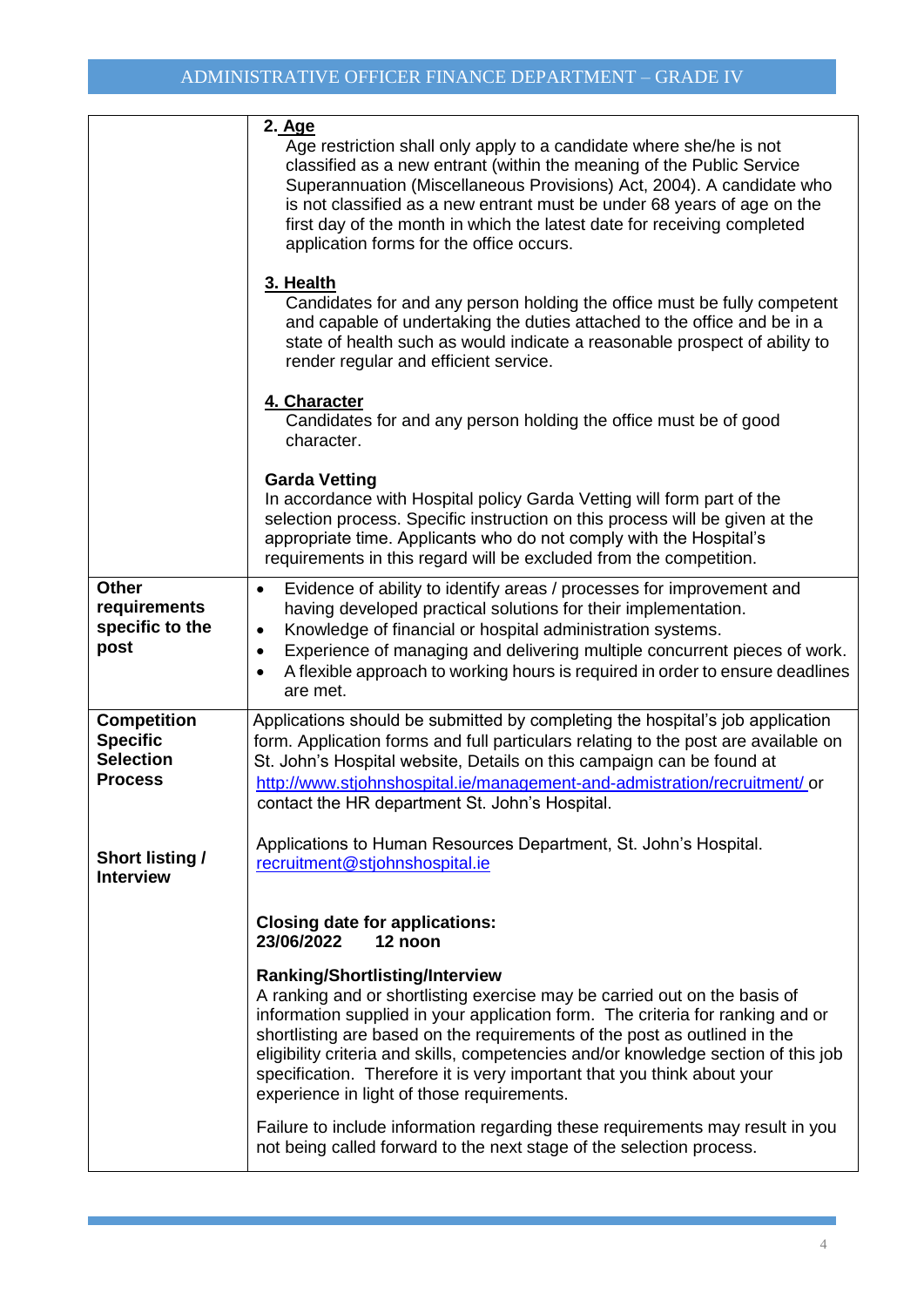### ADMINISTRATIVE OFFICER FINANCE DEPARTMENT – GRADE IV

|                         | Those successful at the ranking stage of this process (where applied) will be<br>placed on an order of merit and will be called to interview in 'bands' depending<br>on the service needs of the organisation.                                                                                                                                                                                                                                                                                                                                                                                                                                                      |
|-------------------------|---------------------------------------------------------------------------------------------------------------------------------------------------------------------------------------------------------------------------------------------------------------------------------------------------------------------------------------------------------------------------------------------------------------------------------------------------------------------------------------------------------------------------------------------------------------------------------------------------------------------------------------------------------------------|
| <b>Code of Practice</b> | St. John's Hospital will run this campaign in compliance with the Code of<br>Practice prepared by the Commission for Public Service Appointments<br>(CPSA). The Code of Practice sets out how the core principles of probity,<br>merit, equity and fairness might be applied on a principle basis. The Code also<br>specifies the responsibilities placed on candidates, feedback facilities for<br>candidates on matters relating to their application, when requested, and<br>outlines procedures in relation to requests for a review of the recruitment and<br>selection process, and review in relation to allegations of a breach of the Code<br>of Practice. |
|                         | Codes of Practice are published by the CPSA and are available on<br>www.hse.ie in the document posted with each vacancy entitled "Code of<br>Practice, Information For Candidates" or on www.cpsa-online.ie.                                                                                                                                                                                                                                                                                                                                                                                                                                                        |
|                         | The reform programme outlined for the health services may impact on this role and as structures<br>change the job description may be reviewed.<br>This ish description is a quide to the general renge of duties assigned to the peot belder. It is                                                                                                                                                                                                                                                                                                                                                                                                                 |

This job description is a guide to the general range of duties assigned to the post holder. It is intended to be neither definitive nor restrictive and is subject to periodic review with the employee concerned. It is not intended to be a comprehensive list of all duties involved and consequently, the post holder may be required to perform other duties as appropriate to the post which may be assigned to him/her from time to time and to contribute to the development of the post while in office.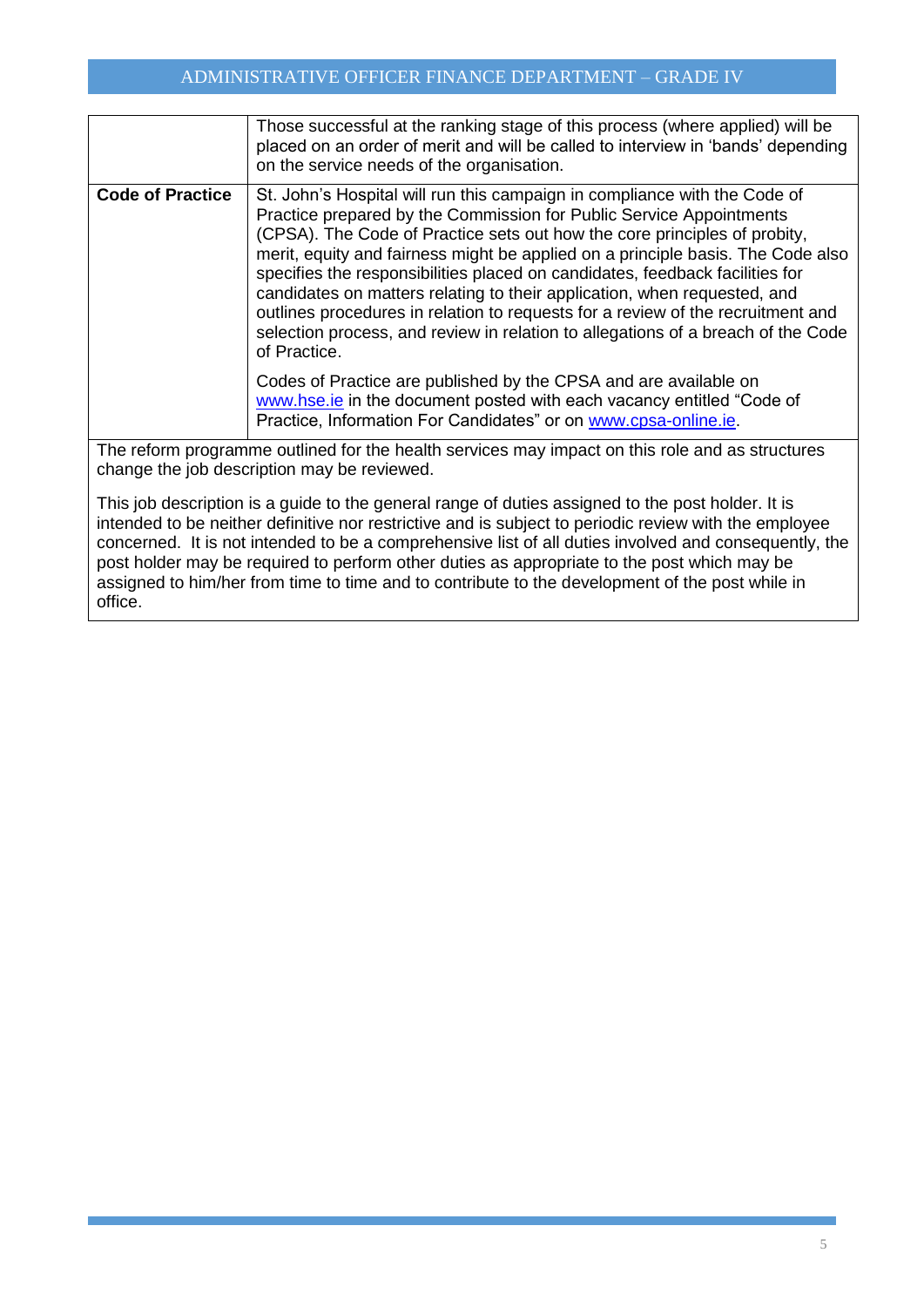

#### **TERMS AND CONDITIONS OF EMPLOYMENT**

# **ADMINISTRATIVE OFFICER FINANCE DEPARTMENT - GRADE IV**

| <b>Tenure</b>         | The appointment is whole-time, temporary and pensionable.                                                                                                                                                                                                                                                                                                                                                                                                                                                                                                                                                                                                                                     |
|-----------------------|-----------------------------------------------------------------------------------------------------------------------------------------------------------------------------------------------------------------------------------------------------------------------------------------------------------------------------------------------------------------------------------------------------------------------------------------------------------------------------------------------------------------------------------------------------------------------------------------------------------------------------------------------------------------------------------------------|
|                       | A panel may be created from which future vacancies may be filled.                                                                                                                                                                                                                                                                                                                                                                                                                                                                                                                                                                                                                             |
| Remuneration          | The salary scale for the post as at 01/10/2021 is:                                                                                                                                                                                                                                                                                                                                                                                                                                                                                                                                                                                                                                            |
|                       | €29,249; €31,218; €32,009; €34,008; €35,838; €37,439; €38,989; €41,079,<br>€42,599, €44,128; €45,545; €46,968; LSI                                                                                                                                                                                                                                                                                                                                                                                                                                                                                                                                                                            |
|                       | Incremental credit may be granted in respect of previous service in a similar<br>grade in the Civil Service, Local Authority Service, Health Service and other<br>public service bodies or agencies, in Ireland or abroad.                                                                                                                                                                                                                                                                                                                                                                                                                                                                    |
| <b>Working Week</b>   | The standard working week applying to the post is: 35 hours delivered on a<br>Monday to Friday basis. Flexibility on hours of attendance in consideration of<br>service needs is required.                                                                                                                                                                                                                                                                                                                                                                                                                                                                                                    |
|                       | HSE Circular 003-2009 "Matching Working Patterns to Service Needs<br>(Extended Working Day / Week Arrangements); Framework for<br>Implementation of Clause 30.4 of Towards 2016" applies. Under the terms of<br>this circular, all new entrants and staff appointed to promotional posts from<br>Dec 16 <sup>th</sup> 2008 will be required to work agreed roster / on call arrangements<br>as advised by their line manager. Contracted hours of work are liable to<br>change between the hours of 8am-8pm over seven days to meet the<br>requirements for extended day services in accordance with the terms of the<br>Framework Agreement (Implementation of Clause 30.4 of Towards 2016). |
| <b>Annual Leave</b>   | The annual leave entitlement is 27 working days per annum.<br>Public Holidays are granted in accordance with the provisions of the<br>Organisation of Working Time Act, 1997.                                                                                                                                                                                                                                                                                                                                                                                                                                                                                                                 |
| <b>Terms of</b>       | All persons employed will be required to sign a contract of employment, which                                                                                                                                                                                                                                                                                                                                                                                                                                                                                                                                                                                                                 |
| <b>Employment</b>     | will set out the terms and conditions of the employment.                                                                                                                                                                                                                                                                                                                                                                                                                                                                                                                                                                                                                                      |
|                       | A job description will form part of the contract documentation.                                                                                                                                                                                                                                                                                                                                                                                                                                                                                                                                                                                                                               |
| <b>Probation</b>      | Employment will be probationary for the first six months, during which time the                                                                                                                                                                                                                                                                                                                                                                                                                                                                                                                                                                                                               |
|                       | Department Head will carry out periodic probation assessment reviews. The<br>appointee will cease to hold office at the end of or during the probationary<br>period unless during such period the Hospital has certified that their service is<br>satisfactory.                                                                                                                                                                                                                                                                                                                                                                                                                               |
| <b>Proficiency in</b> | Fluency in the English language is a requirement of this role.                                                                                                                                                                                                                                                                                                                                                                                                                                                                                                                                                                                                                                |
| the English           |                                                                                                                                                                                                                                                                                                                                                                                                                                                                                                                                                                                                                                                                                               |
| Language              | Proficiency in spoken English is assessed during the interview process.                                                                                                                                                                                                                                                                                                                                                                                                                                                                                                                                                                                                                       |
| <b>Uniform</b>        | The appointee will be required to comply with and actively promote the                                                                                                                                                                                                                                                                                                                                                                                                                                                                                                                                                                                                                        |
|                       | existing dress code regulations.                                                                                                                                                                                                                                                                                                                                                                                                                                                                                                                                                                                                                                                              |
|                       | The appointee will also be required to wear an identity badge in line with<br>existing conditions.                                                                                                                                                                                                                                                                                                                                                                                                                                                                                                                                                                                            |
| <b>Place of</b>       | The person appointed will be required to reside within a reasonable distance                                                                                                                                                                                                                                                                                                                                                                                                                                                                                                                                                                                                                  |
| residence             | of the Hospital.                                                                                                                                                                                                                                                                                                                                                                                                                                                                                                                                                                                                                                                                              |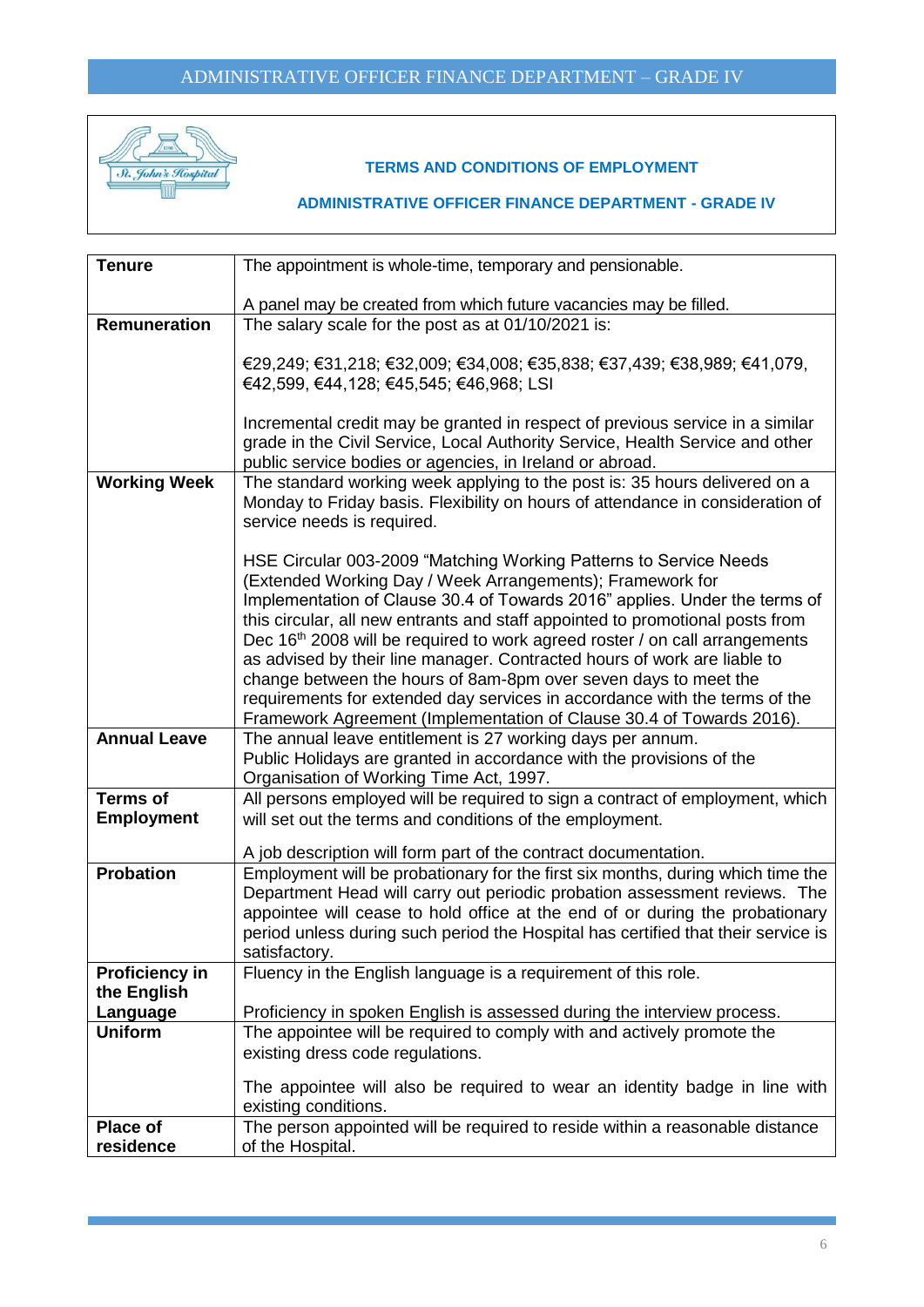# ADMINISTRATIVE OFFICER FINANCE DEPARTMENT – GRADE IV

| <b>Sick Leave</b>                      | There is a discretionary sick pay scheme, details of which are available from<br>the Human Resources Department. Sick pay is contingent on full cooperation                                                                                                                                                                                                                                                                                                                                                                       |
|----------------------------------------|-----------------------------------------------------------------------------------------------------------------------------------------------------------------------------------------------------------------------------------------------------------------------------------------------------------------------------------------------------------------------------------------------------------------------------------------------------------------------------------------------------------------------------------|
|                                        | and compliance with the Hospital's absence management procedures.                                                                                                                                                                                                                                                                                                                                                                                                                                                                 |
| Superannuation<br><b>Contributions</b> | New entrants appointed will be required to participate in the Single Public<br>Service Pension Scheme and pay Superannuation contributions at the<br>appropriate rates in accordance with the provisions of the Public Service<br>Pensions (Single Scheme and Other Provisions) Act, 2012.                                                                                                                                                                                                                                        |
|                                        | All other appointees will be required to register with the Voluntary Hospitals<br>Superannuation Scheme and will pay superannuation contributions as follows:                                                                                                                                                                                                                                                                                                                                                                     |
|                                        | (a) Persons who become pensionable officers of the Hospital, who are liable<br>to pay the Class A rate of PRSI contribution will be required in respect of<br>their superannuation to contribute to the Hospital at the rate of 1.5% of<br>their pensionable<br>remuneration plus 3.5% of net pensionable<br>remuneration (i.e. pensionable remuneration less twice the annual rate of<br>social insurance old age contributory pension payable at the maximum<br>rate to a person with no adult dependent or qualified children) |
|                                        | (b) Persons who become pensionable officers of the Hospital who are liable<br>to pay the Class D rate of PRSI contribution will be required in respect of<br>their superannuation, to contribute to the Hospital at the rate of 5% of their<br>pensionable remuneration in accordance with the terms of the Scheme.                                                                                                                                                                                                               |
|                                        | (c) All persons who become pensionable officers of the Hospital, are required,<br>in respect of the VHSS (Spouses and Children's Contributory Pension)<br>Scheme, 1986, to contribute to the Hospital at the rate of 1.5% of their<br>pensionable remuneration in accordance with the terms of the Scheme.                                                                                                                                                                                                                        |
| <b>P.R.S.I.</b>                        | An officer's date of employment will be the determining factor in deciding<br>which PRSI Class is applicable:                                                                                                                                                                                                                                                                                                                                                                                                                     |
|                                        | (a) officers appointed on or after 6th April, 1995 from competitions advertised<br>and run before that date will be covered by Class A insurance.                                                                                                                                                                                                                                                                                                                                                                                 |
|                                        | (b) Officers appointed before 6th April, 1995 who resign from the health<br>service prior to or after that date and who are subsequently re-appointed<br>or re-admitted to pensionable posts on or after 6th April, 1995 will be<br>covered by Class A insurance.                                                                                                                                                                                                                                                                 |
|                                        | The Class A rate of PRSI contribution will apply to persons appointed to<br>(c)<br>pensionable health service officer posts on or after 6th April, 1995<br>unless:                                                                                                                                                                                                                                                                                                                                                                |
|                                        | (i) any person who is, immediately prior to employment, serving elsewhere<br>in the public sector and paying the Class B, C or D rate of PRSI<br>contribution.                                                                                                                                                                                                                                                                                                                                                                    |
|                                        | Or<br>(ii) any person who is serving with an agency to which the Local<br>Government Superannuation Code or the Voluntary Hospitals<br>Superannuation Scheme or, in the case of Medical Officer posts, the<br>Nominated Health Agencies Superannuation Scheme applies on 5th<br>April 1995 and is paying full PRSI (Class A) on that date and, without a<br>break in employment, is subsequently appointed to a pensionable<br>health service officer post will pay Class D PRSI.                                                 |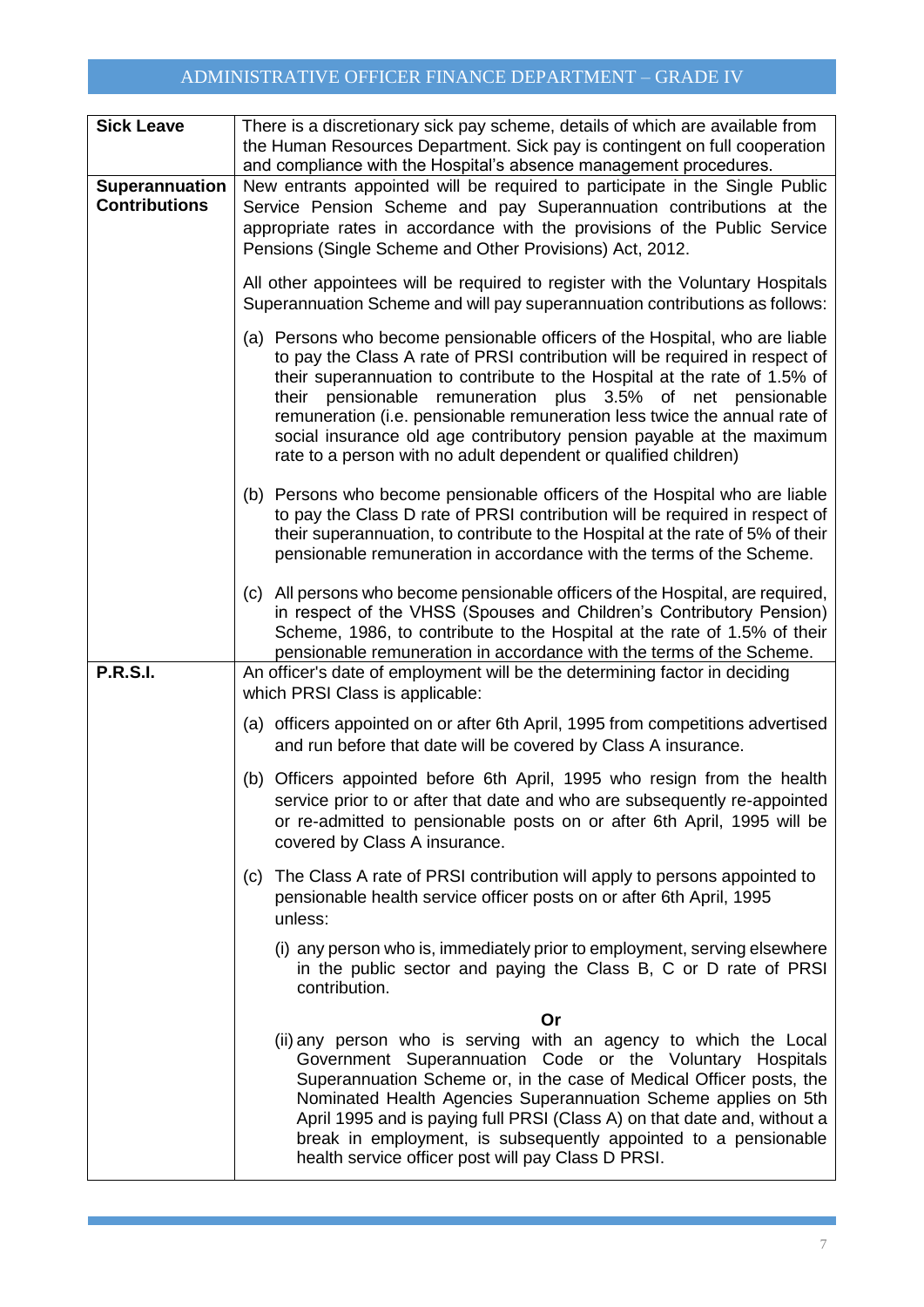| <b>Confidentiality</b> | In the course of employment, the person appointed may have access to, or<br>hear information concerning the medical or personal affairs of patients and/or<br>staff, or other health service business.<br>Such records and information are strictly confidential and, unless acting on<br>the instructions of an authorised officer, on no account must information<br>concerning staff, patients or other health service business be divulged or<br>discussed except in the performance of normal duty. In addition, records<br>must ever be left in a manner that unauthorised persons can obtain access to<br>them and must be kept in safe custody when no longer required. |
|------------------------|---------------------------------------------------------------------------------------------------------------------------------------------------------------------------------------------------------------------------------------------------------------------------------------------------------------------------------------------------------------------------------------------------------------------------------------------------------------------------------------------------------------------------------------------------------------------------------------------------------------------------------------------------------------------------------|
| <b>General Data</b>    | The post holder is obliged to adhere to General Data Protection Regulations                                                                                                                                                                                                                                                                                                                                                                                                                                                                                                                                                                                                     |
| <b>Protection</b>      | 2018. All staff who have access to patients' care records have a                                                                                                                                                                                                                                                                                                                                                                                                                                                                                                                                                                                                                |
| <b>Regulation</b>      | responsibility to ensure that these are maintained efficiently and that                                                                                                                                                                                                                                                                                                                                                                                                                                                                                                                                                                                                         |
| (GDPR)                 | confidentiality is protected in line with the Hospital's Confidentiality Policy.                                                                                                                                                                                                                                                                                                                                                                                                                                                                                                                                                                                                |
|                        | Staff are also subject to this obligation both on an implied basis and also on                                                                                                                                                                                                                                                                                                                                                                                                                                                                                                                                                                                                  |
|                        | the basis that, on accepting their job description, they agree to maintain both                                                                                                                                                                                                                                                                                                                                                                                                                                                                                                                                                                                                 |
|                        | patient/client and staff confidentiality. In addition, all health professionals are                                                                                                                                                                                                                                                                                                                                                                                                                                                                                                                                                                                             |
|                        | advised to compile records on the assumption that they are accessible to                                                                                                                                                                                                                                                                                                                                                                                                                                                                                                                                                                                                        |
|                        | patients in line with FOI and GDPR 2018. Hospital policies and procedures at                                                                                                                                                                                                                                                                                                                                                                                                                                                                                                                                                                                                    |
|                        | all times. Details of the Hospital's policies are available on the intranet.                                                                                                                                                                                                                                                                                                                                                                                                                                                                                                                                                                                                    |
| <b>Hospital</b>        | All Hospital policies and procedures form an integral part of an employment                                                                                                                                                                                                                                                                                                                                                                                                                                                                                                                                                                                                     |
| <b>Policies and</b>    | contract and may be subject to update and revision, from time to time, in                                                                                                                                                                                                                                                                                                                                                                                                                                                                                                                                                                                                       |
| <b>Procedures</b>      | consultation with union representatives as appropriate. Employees are                                                                                                                                                                                                                                                                                                                                                                                                                                                                                                                                                                                                           |
|                        | required to comply with all hospital policies, procedures and the Hospital's                                                                                                                                                                                                                                                                                                                                                                                                                                                                                                                                                                                                    |
|                        | ethical codes of practice.                                                                                                                                                                                                                                                                                                                                                                                                                                                                                                                                                                                                                                                      |
|                        |                                                                                                                                                                                                                                                                                                                                                                                                                                                                                                                                                                                                                                                                                 |
|                        | Employees are required to abide by the hospital's code of behaviour and the                                                                                                                                                                                                                                                                                                                                                                                                                                                                                                                                                                                                     |
|                        | code of practice as defined by their relevant professional body.                                                                                                                                                                                                                                                                                                                                                                                                                                                                                                                                                                                                                |
| <b>Infection</b>       | During the course of employment staff are required to ensure that the                                                                                                                                                                                                                                                                                                                                                                                                                                                                                                                                                                                                           |
| <b>Prevention and</b>  | hospital's hygiene and infection control policies are adhered to at all times.                                                                                                                                                                                                                                                                                                                                                                                                                                                                                                                                                                                                  |
| <b>Control</b>         | All employees have responsibility to prevent transmission of infection by                                                                                                                                                                                                                                                                                                                                                                                                                                                                                                                                                                                                       |
|                        | adhering to and implementing optimal hand hygiene and adhering to the                                                                                                                                                                                                                                                                                                                                                                                                                                                                                                                                                                                                           |
|                        |                                                                                                                                                                                                                                                                                                                                                                                                                                                                                                                                                                                                                                                                                 |
|                        | Hospital's Hygiene processes. Hygiene is a fundamental component of St                                                                                                                                                                                                                                                                                                                                                                                                                                                                                                                                                                                                          |
|                        | John's Hospital's quality system to ensure the safety and wellbeing of its                                                                                                                                                                                                                                                                                                                                                                                                                                                                                                                                                                                                      |
|                        | patients and staff and plays a role in the prevention and control of healthcare                                                                                                                                                                                                                                                                                                                                                                                                                                                                                                                                                                                                 |
|                        | associated infection.                                                                                                                                                                                                                                                                                                                                                                                                                                                                                                                                                                                                                                                           |
| <b>Mandatory</b>       | The post holder is obliged to fulfil mandatory training requirements in line with                                                                                                                                                                                                                                                                                                                                                                                                                                                                                                                                                                                               |
| <b>Training and</b>    | this post.                                                                                                                                                                                                                                                                                                                                                                                                                                                                                                                                                                                                                                                                      |
| <b>Health and</b>      |                                                                                                                                                                                                                                                                                                                                                                                                                                                                                                                                                                                                                                                                                 |
| <b>Safety at Work</b>  | All staff must comply with all Hospital Health & Safety Policies and                                                                                                                                                                                                                                                                                                                                                                                                                                                                                                                                                                                                            |
| Act                    | Procedures. Staff must be aware of the responsibilities placed on them under                                                                                                                                                                                                                                                                                                                                                                                                                                                                                                                                                                                                    |
|                        | the Health and Safety at Work Act (2005), and to ensure that agreed safety                                                                                                                                                                                                                                                                                                                                                                                                                                                                                                                                                                                                      |
|                        | procedures are carried out to maintain a safe environment for employees,                                                                                                                                                                                                                                                                                                                                                                                                                                                                                                                                                                                                        |
|                        | patients and visitors.                                                                                                                                                                                                                                                                                                                                                                                                                                                                                                                                                                                                                                                          |
| <b>Children First</b>  | You are required to comply with the Children First Act 2015. It is a                                                                                                                                                                                                                                                                                                                                                                                                                                                                                                                                                                                                            |
| Act                    | requirement of this post that you complete the HSEL and training in relation to                                                                                                                                                                                                                                                                                                                                                                                                                                                                                                                                                                                                 |
|                        | Children First and any other training the Hospital deems appropriate in this                                                                                                                                                                                                                                                                                                                                                                                                                                                                                                                                                                                                    |
|                        | regard.                                                                                                                                                                                                                                                                                                                                                                                                                                                                                                                                                                                                                                                                         |
| Open                   | You are required to comply with the requirements of the National Policy on                                                                                                                                                                                                                                                                                                                                                                                                                                                                                                                                                                                                      |
| <b>Disclosure</b>      | Open Disclosure and take part in reviews and investigations when required.                                                                                                                                                                                                                                                                                                                                                                                                                                                                                                                                                                                                      |
| <b>Adult and Child</b> | The post holder must comply with all relevant statutory safeguarding                                                                                                                                                                                                                                                                                                                                                                                                                                                                                                                                                                                                            |
| <b>Safeguarding</b>    | requirements and undertake training as necessary                                                                                                                                                                                                                                                                                                                                                                                                                                                                                                                                                                                                                                |
| Covid-19               | The post holder must comply with government and local policy guidelines                                                                                                                                                                                                                                                                                                                                                                                                                                                                                                                                                                                                         |
|                        | pertaining to management of Covid-19 in the workplace.                                                                                                                                                                                                                                                                                                                                                                                                                                                                                                                                                                                                                          |